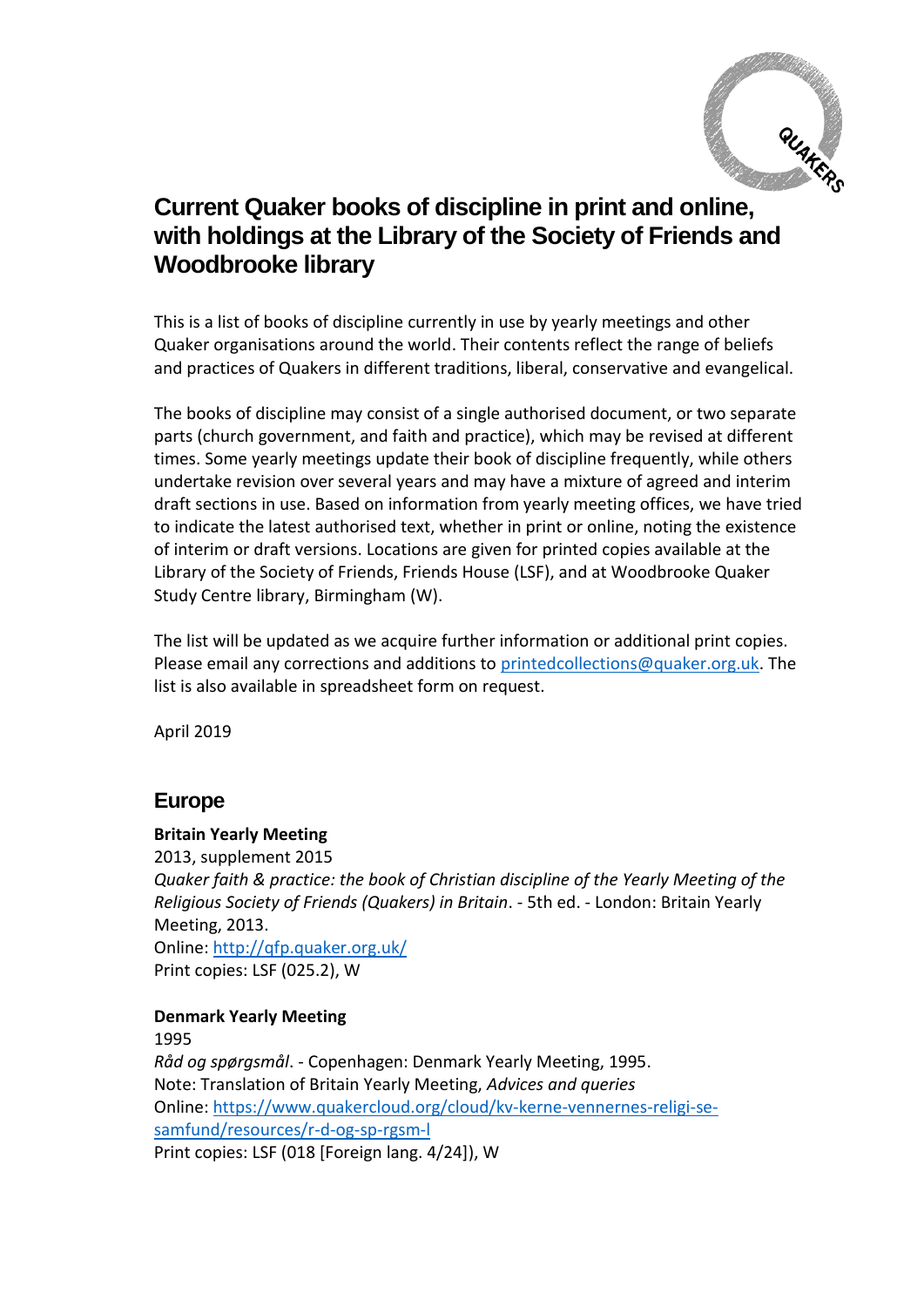#### **Finland Yearly Meeting**

2004

*Neuvoja ja kysymyksiä,* suomentanut Kimmo Helomaa. - Helsinki: Finland Yearly Meeting, 2004.

Note: Translation of Britain Yearly Meeting, *Advices and queries* Online: [http://www.kveekarit.org/wp-content/uploads/2017/11/Neuvoja-ja](http://www.kveekarit.org/wp-content/uploads/2017/11/Neuvoja-ja-kysymyksi%C3%A4-a6.pdf)[kysymyksi%C3%A4-a6.pdf](http://www.kveekarit.org/wp-content/uploads/2017/11/Neuvoja-ja-kysymyksi%C3%A4-a6.pdf)

Print copies: LSF (Box 679/19)

#### **France Yearly Meeting**

2018 Société religieuse des Amis: Quakers en France: Expérience et pratique. France Yearly Meeting, 2018. Print copies: LSF (025.844 (2018), W

#### **German Yearly Meeting**

2002 *Quäker Glaube und Wirken*. - Bad Pyrmont: German Yearly Meeting, 2002. Note: Translation of Britain Yearly Meeting, *Quaker faith and practice* (1994) Print copies: LSF (018.04), W

### **Ireland Yearly Meeting**

2006 (approved) *Quaker life and practice: a book of the Christian experience of the Religious Society of Friends in Ireland*. - Dublin: Ireland Yearly Meeting, 2012. *Organisation and Christian discipline.* Available from the Yearly Meeting Print copies: LSF (*Quaker life and practice,* 025.5), W (*Quaker life and practice*)

### **Netherlands Yearly Meeting**

2016 (draft), 2019 (in preparation) *Quaker Geloven en Werken*. Note: To be considered at Netherlands Yearly Meeting, 2019 Print copies: LSF (025.843 (2016. Draft)). 2019 (expected), W (expected)

### **Norway Yearly Meeting**

2004, 2014, 2019 (in preparation) *Råd og spørsmål* (Advices and queries). - Norway Yearly Meeting, 2004. Print copies: LSF (018 [Foreign lang. 5/8]), W *Tro og Liv* (Faith and practice). - In preparation, 2019 *Retningslinjer for oppbygning og virke i Kvekersamfunnet*. - 2014 Online:<http://kveker.org/om-kvekerne/organisasjon/> (*Retningslinjer*) Print copies: LSF (expected), W (expected)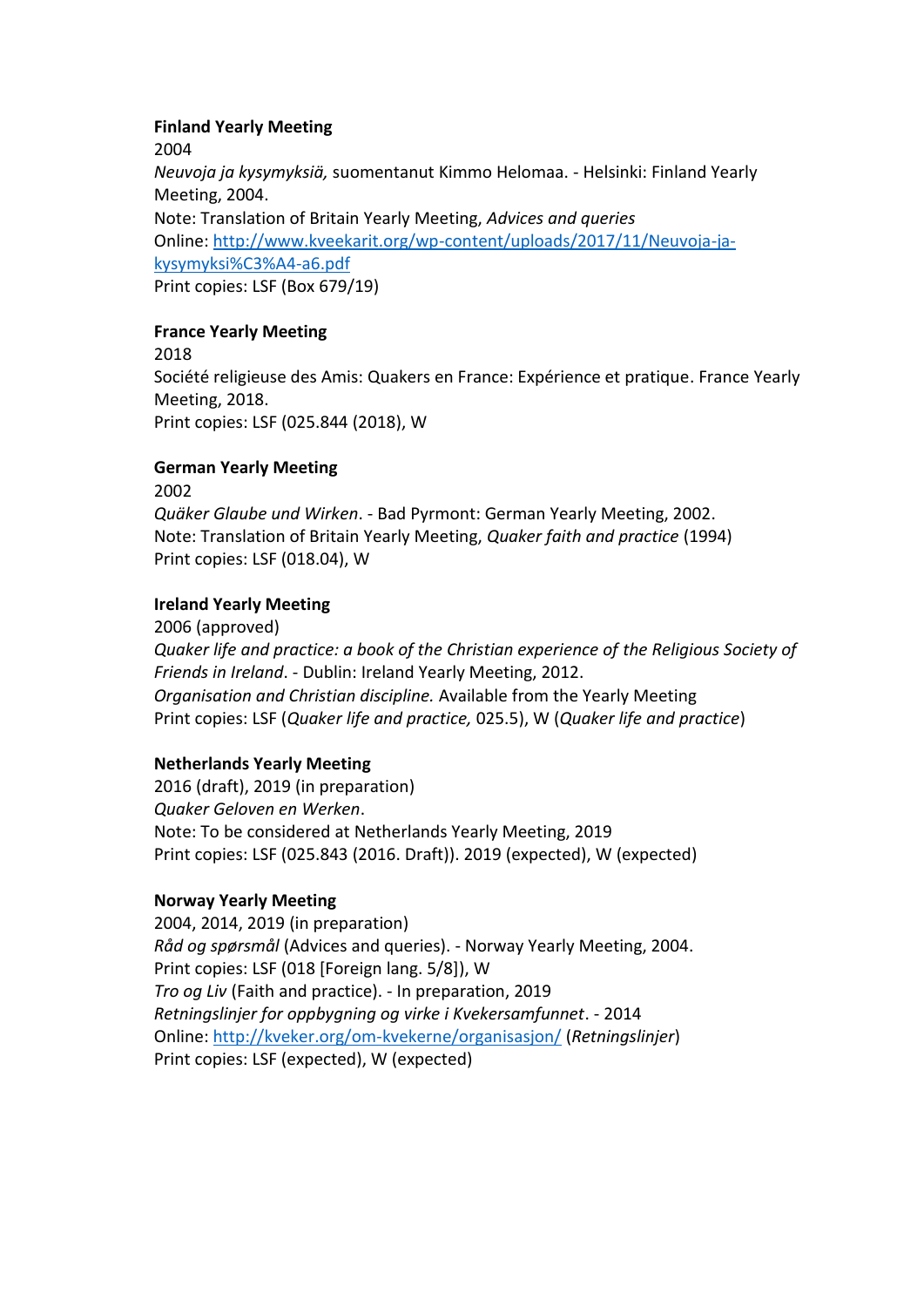#### **Polish Friends**

2018 *Rady i zapytania. -* Britain Yearly Meeting. - [Warsaw?: publisher not identified, c. 2018]. Note: Translation of Britain Yearly Meeting, *Advices and queries* Print copies: LSF (018 [Foreign lang. 5/13])

### **Sweden Yearly Meeting**

2011 *Ur kväkarerfarenheten: en samling citat ordningar råd och frågor*. - Stockholm: Vännernas Samfund i Sverige, Kväkarna, 2011. Print copies: LSF (Box 693/21), W

#### **Switzerland Yearly Meeting**

2009

*Swiss Quaker life, belief and thought = Vie, foi et pensée des Quakers suisses = Leben, Glauben und Gedanken der Schweizer Quäker*, edited by Erica Royston and David Hay-Edie. - York: Sessions; Geneva: Switzerland Yearly Meeting, 2009. Print copies: LSF (Box 604/18), W

## **Americas**

### **Alaska Friends Conference**

1990 (draft) *Book of practice of the Alaska Friends Conference.* Draft 1990, scanned 2005. Note: Draft, available online only Online: [https://www.fgcquaker.org/cloud/alaska-friends-conference/resources/faith](https://www.fgcquaker.org/cloud/alaska-friends-conference/resources/faith-and-practice-draft)[and-practice-draft](https://www.fgcquaker.org/cloud/alaska-friends-conference/resources/faith-and-practice-draft)

### **Alaska Yearly Meeting**

1988 *Handbook of faith, practice & discipline.* - Alaska Yearly Meeting, 1988. Note: Available online only Online: <http://www.quakerinfo.com/alaskaymfp.pdf>

#### **Baltimore Yearly Meeting**

1998 (approved), 2013 (draft) *Faith and practice of Baltimore Yearly Meeting of the Religious Society of Friends adopted … 1988*. - Sandy Spring, Md.: Baltimore Yearly Meeting, 1988. *Faith and practice of Baltimore Yearly Meeting of the Religious Society of Friends (Quakers): Proposed revisions, Second reading 2013*. - Sandy Spring, Md.: Quaker Heron Press, 2013 Note: The 2013 draft was not accepted, but is in use for the next revision. Online:<http://www.bym-rsf.org/publications/fandp/> Print copies: LSF (026.B26; 1998, 2013), W (1998)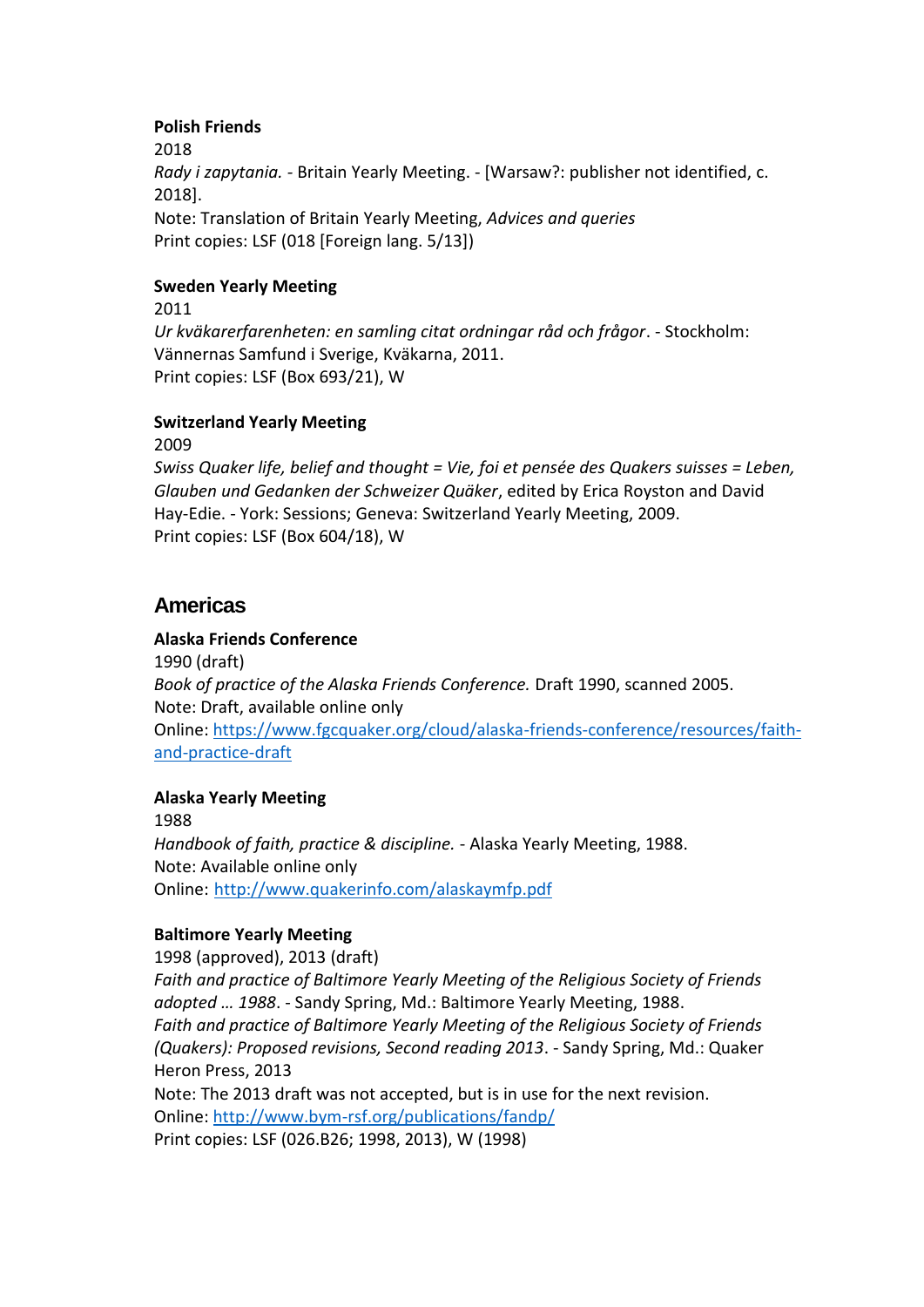#### **Bolivian Friends Yearly Meeting (Central)**

2000

Manual de disciplina de la Iglesia Evangelica "Amigos Central" de Bolivia. - Bolivian Friends Yearly Meeting (Central), 2001. - Segunda revision de enmiendas 1999 aprobado en la gestion 2000 (Conferencia extraordinaria). Print copies: LSF (026 B84 (Central))

## **Bolivia Yearly Meeting/Iglesia Nacional Evangélica Los Amigos de Bolivia/National Evangelical Friends Church of Bolivia)**

1997 *Statutes of the National Evangelical Friends Church (INELA) of Bolivia (1997 revision)*. - Bolivian Friends Yearly Meeting, [1998]. Print copies: LSF (Box L 127/17, 18), W

### **Canadian Yearly Meeting**

2011, 2016 *Faith and practice*. - Ottawa, Ontario: Canadian Yearly Meeting, 2011. Note: Separate *Faith and Practice* (2011) and *Organization and Procedure* (2016); both include Advices and Queries Online:<http://quaker.ca/resources/faith-and-practice/> (*Faith and practice* - sample sections only); [http://quaker.ca/wp-content/uploads/2016/12/O-P-Approved-](http://quaker.ca/wp-content/uploads/2016/12/O-P-Approved-Changes-Dec-2016.pdf)[Changes-Dec-2016.pdf](http://quaker.ca/wp-content/uploads/2016/12/O-P-Approved-Changes-Dec-2016.pdf) (*Organization and Procedure*, revised 2016) Print copies: LSF (026.C26)

### **Evangelical Friends Church—Eastern Region**

2013 *Faith and practice: the book of discipline.* - 2007 revision, 2013 edition. - Evangelical Friends Church - Eastern Region, 2013. Note: Available online only Online:<http://efcer.org/media/1/9/Faith-and-Practice-2013.pdf>

### **Evangelical Friends Church—Mid-America**

2011 *Faith and practice: the book of discipline*. - Wichita, Kansas: Mid-America Yearly Meeting, 2011. Online:<http://www.efcmaym.org/faith-and-practice/> Print copies: LSF (026.M42), W

### **Evangelical Friends Church—Southwest**

2011

*Faith & practice.* - Evangelical Friends Church Southwest, 2011, reprinted 2016. Online[:http://www.efcsouthwest.org/wp-content/uploads/2015/06/Faith-and-](http://www.efcsouthwest.org/wp-content/uploads/2015/06/Faith-and-Practice-2010-reprint-2016.pdf)[Practice-2010-reprint-2016.pdf](http://www.efcsouthwest.org/wp-content/uploads/2015/06/Faith-and-Practice-2010-reprint-2016.pdf) (English); [http://www.efcsouthwest.org/wp](http://www.efcsouthwest.org/wp-content/uploads/2015/06/8-15-16_Update_FE-Y-PRÁCTICA.pdf)[content/uploads/2015/06/8-15-16\\_Update\\_FE-Y-PRÁCTICA.pdf](http://www.efcsouthwest.org/wp-content/uploads/2015/06/8-15-16_Update_FE-Y-PRÁCTICA.pdf) (Spanish)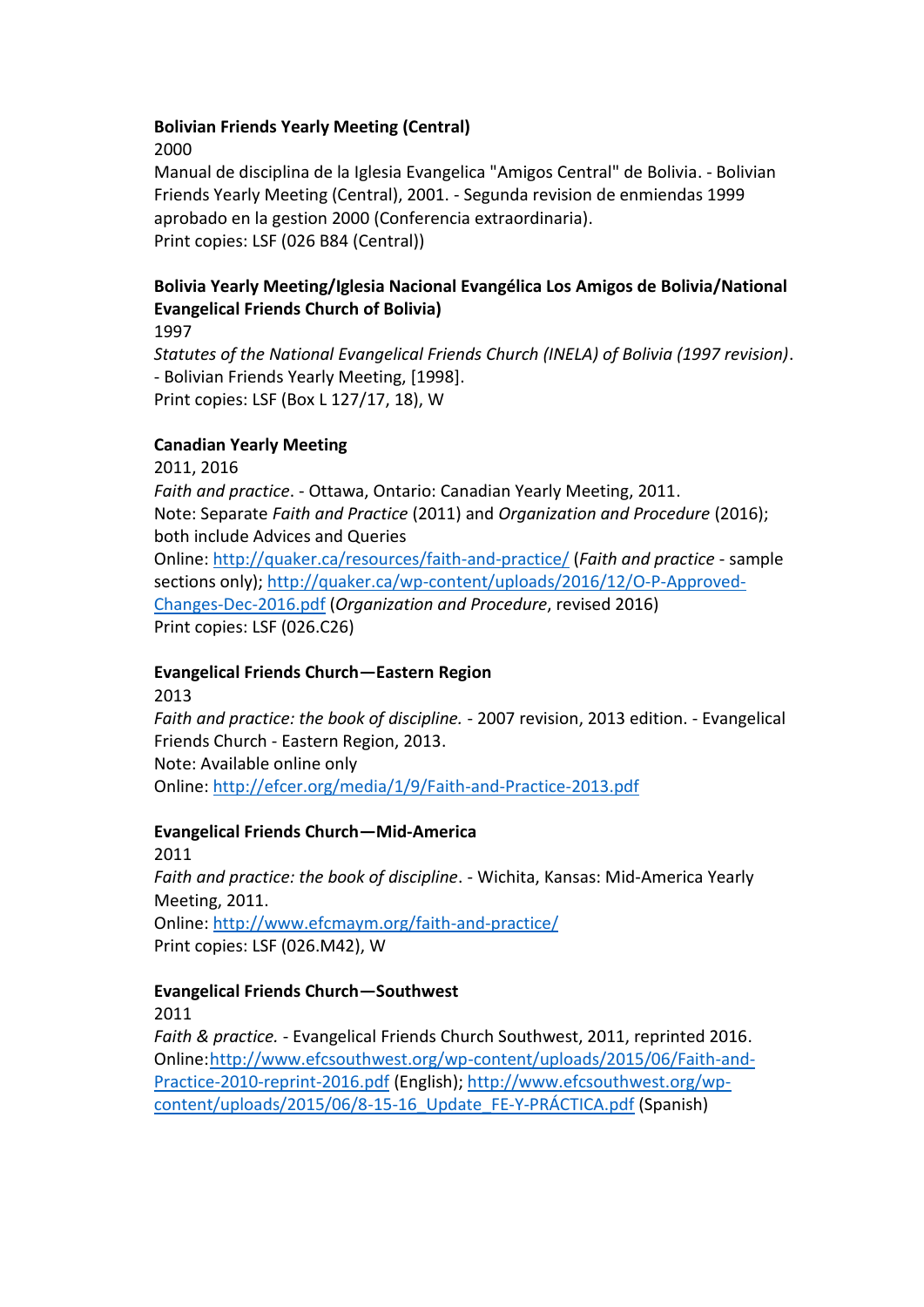#### **Guatemala Yearly Meeting (Amigos de Santidad)**

1996 *Manual de disciplinas*. - Chiqimula: Junta Anual de Iglesias Evangélicas "Amigos" de Santidad, 1996. Print copies: LSF (Box 604/20), W

### **Illinois Yearly Meeting**

2013-2018 Drafts and approved, ongoing revision Online:<http://www.ilym.org/drupal/FaithandPractice>

#### **Indiana Yearly Meeting**

2015

*Faith & practice of Indiana Yearly Meeting of the Religious Society of Friends (Book of Discipline): Part 1: Faith and life; Part 2: Organization & business procedure*. - Muncie, Ind.: Indiana Yearly Meeting, 2015.

Note: Annual updates 2016, 2017

Online:

[http://www.iym.org/site/cpage.asp?sec\\_id=180010756&cpage\\_id=180033491](http://www.iym.org/site/cpage.asp?sec_id=180010756&cpage_id=180033491)

(current and proposed revisions) Print copies: LSF (026.I54), W

#### **Intermountain Yearly Meeting**

2009 *Faith and practice of Intermountain Yearly Meeting of the Religious Society of Friends*. - Intermountain Yearly Meeting, 2009. Note: In revision 2018 Online:<http://imym.org/faith-practice/> Print copies: LSF (026.I55), W

#### **Iowa Yearly Meeting (Conservative)**

2011

*Faith and practice: the book of discipline of Iowa Yearly Meeting of Friends (Conservative)*. - Iowa Yearly Meeting (Conservative), 2011. Online: [http://iymc.org/documents/iymc\\_faith\\_and\\_practice\\_print\\_2012.pdf](http://iymc.org/documents/iymc_faith_and_practice_print_2012.pdf) Print copies: LSF (026.I66)

#### **Iowa Yearly Meeting (FUM**)

2016

*Discipline of Iowa Yearly Meeting of Friends (Friends United Meeting): the official expression of the doctrines and procedures of Iowa Yearly Meeting of Friends.* - Iowa Yearly Meeting (FUM), 2016.

Online:<http://www.iaym.org/aboutus/discipline/> Print copies: LSF (026.I64), W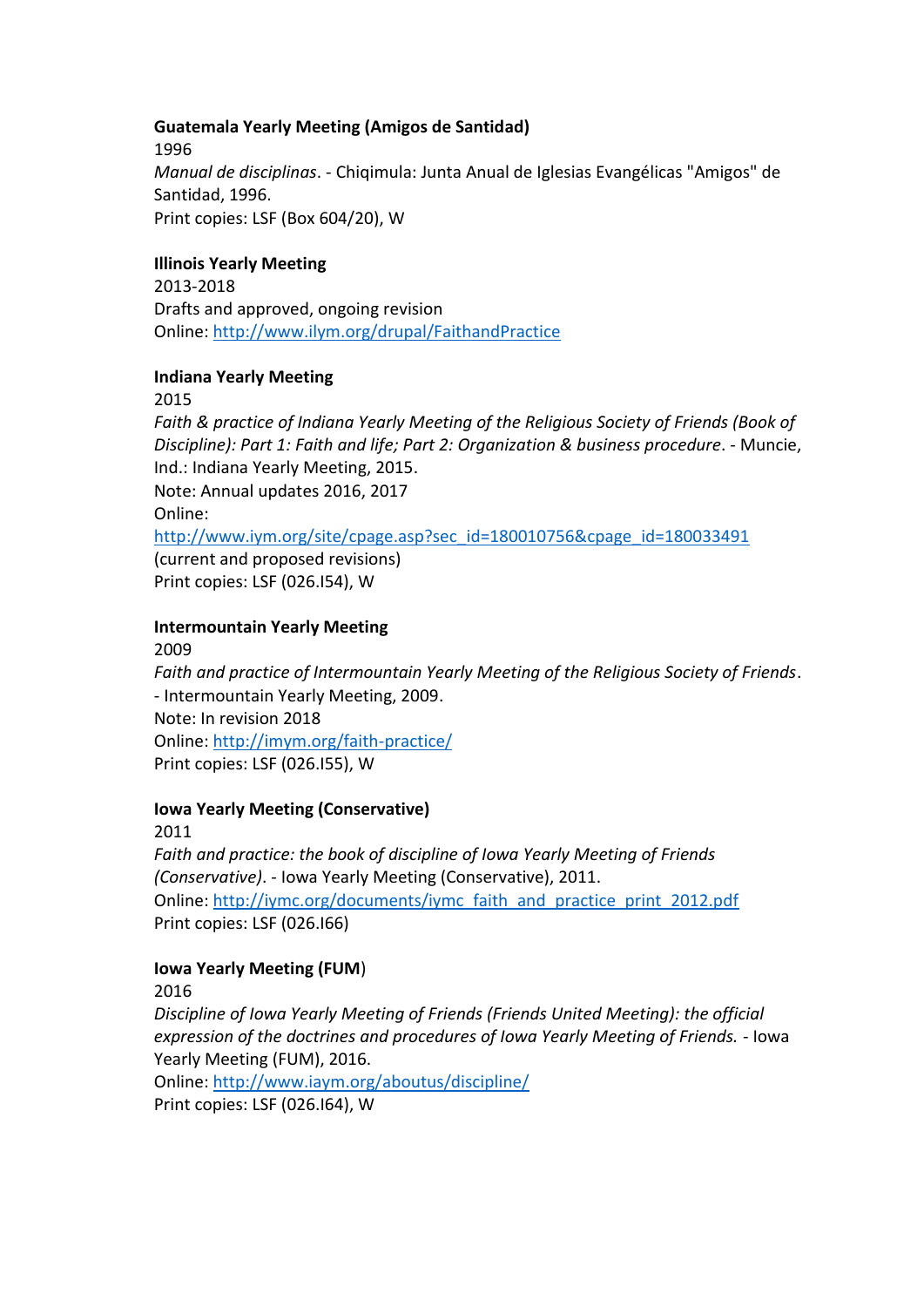#### **Lake Erie Yearly Meeting**

2012

*Advices & queries: for use by individual Friends, meetings, and worship groups*. - Ann Arbor, Mich.: Lake Erie Yearly Meeting, 2012. Online:<https://leym.org/leym-advices-queries/> (*Advices & queries*); <https://leym.org/news/policyprocedures-manual/> (*Policies and procedures*, 2011, updated to 2017 Print copies: LSF (Box 672/38)

### **New England Yearly Meeting**

1985; 2014 (interim) *Faith and practice of New England Yearly Meeting of Friends (Book of Discipline)*. - Worcester, Mass.*:* New England Yearly Meeting of Friends, 1986. *Interim Faith and Practice*. - New England Yearly Meeting, 2014 Online:<https://neym.org/faith-practice/1985> (1985 approved edition); [https://neym.org/fp-revision/interim-faith-and-practice-2014-texts-awaiting](https://neym.org/fp-revision/interim-faith-and-practice-2014-texts-awaiting-approval)[approval](https://neym.org/fp-revision/interim-faith-and-practice-2014-texts-awaiting-approval) (interim text) Print copies: LSF (026.N26; 1985 and 2014), W (1985)

#### **New York Yearly Meeting**

2018 *Faith and practice: the book of discipline of New York Yearly Meeting*. - New York Yearly Meeting, 2018. Online:<http://www.nyym.org/book/faith-and-practice> Print copies: LSF (026.N36 (2018)), W (expected)

### **North Carolina Yearly Meeting (Conservative)**

1983, 2017 (interim) *Faith and practice: book of discipline of the North Carolina Yearly Meeting (Conservative) of the Religious Society of Friends*. 1983 revision. - North Carolina Yearly Meeting (Conservative), 1983. Note: In revision; an interim text is available online only Online: [http://www.ncymc.org/f&pintro.html \(1983,](http://www.ncymc.org/f&pintro.html%20(1983) approved) <http://ncymc.org/ym2017/The%20Interim%20Discipline%20-%207152017.pdf> (2017, interim) Print copies: LSF (026.N54; 1983)

#### **North Carolina Yearly Meeting (FUM)**

2012

*Faith and practice: book of discipline.* - Greensboro, N.C.: North Carolina Yearly Meeting of Friends (FUM), 2012.

Online:<http://www.ncym-fum.org/faith--practice>

Print copies: LSF (026.N52), W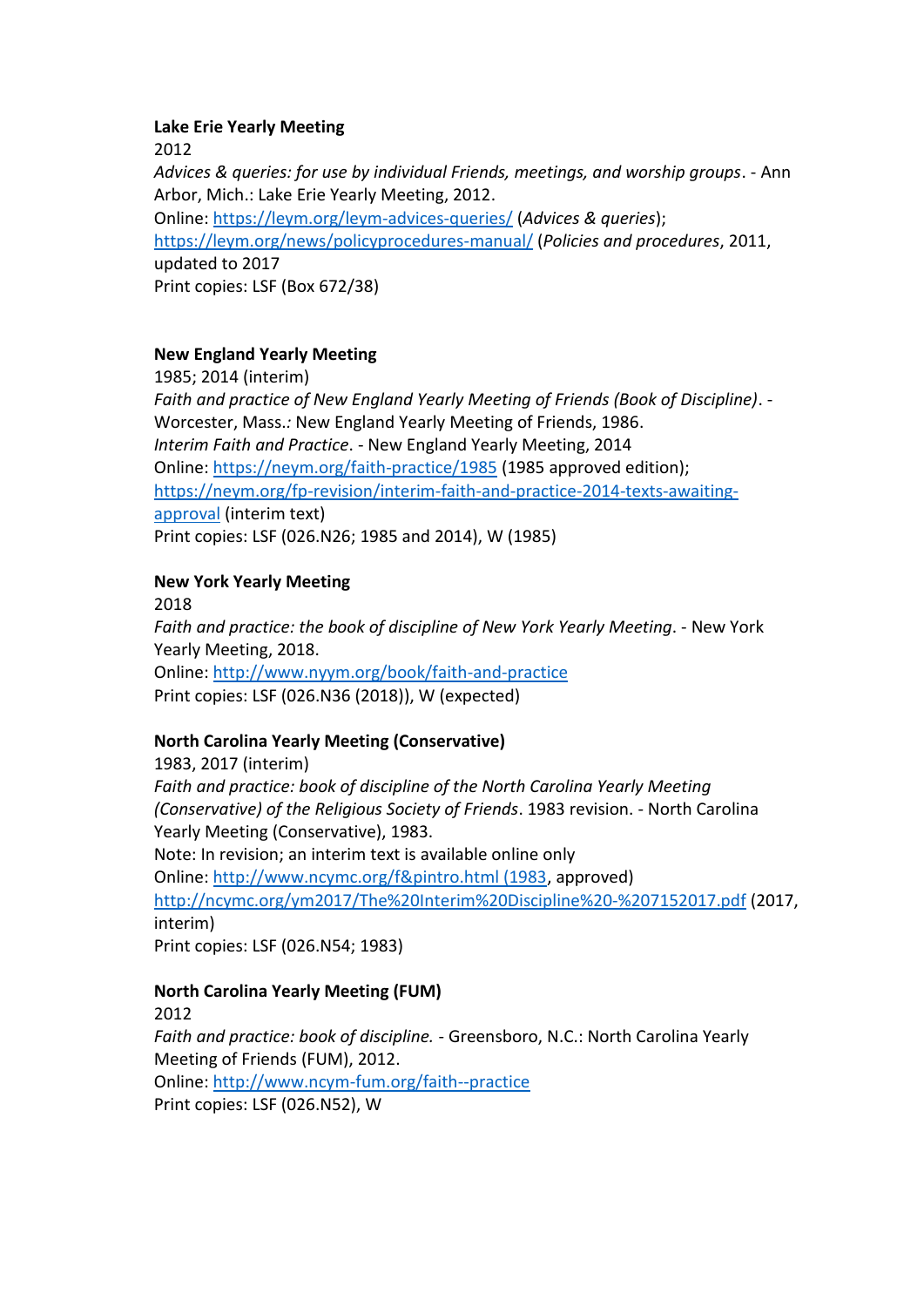#### **North Pacific Yearly Meeting**

2017 Faith and practice. - 3<sup>rd</sup> edition. North Pacific Yearly Meeting, 2018. Online: [https://www.npym.org/sites/default/files/NPYM%20F%26P%20-](https://www.npym.org/sites/default/files/NPYM%20F%26P%20-%20March%202018.pdf) [%20March%202018.pdf](https://www.npym.org/sites/default/files/NPYM%20F%26P%20-%20March%202018.pdf) Note: Text accepted by the Yearly Meeting 2017 Print copies: LSF (026.N56), W

### **Northern Yearly Meeting**

2017 *Faith and practice*. - Northern Yearly Meeting of the Religious Society of Friends, 2017. Online: [https://www.fgcquaker.org/cloud/northern-yearly-meeting/pages/nym-faith](https://www.fgcquaker.org/cloud/northern-yearly-meeting/pages/nym-faith-practice)[practice](https://www.fgcquaker.org/cloud/northern-yearly-meeting/pages/nym-faith-practice) Print copies: LSF (025.N565)

### **Northwest Yearly Meeting**

2016 *Faith and practice: a Christian discipline*. - Northwest Yearly Meeting of Friends Church, 2016. Online: [http://nwfriends.org/wp-content/uploads/2015/04/FAITH-AND-PRACTICE-](http://nwfriends.org/wp-content/uploads/2015/04/FAITH-AND-PRACTICE-2016.pdf)[2016.pdf](http://nwfriends.org/wp-content/uploads/2015/04/FAITH-AND-PRACTICE-2016.pdf)

### **Ohio Valley Yearly Meeting**

1978, updated to 2017 *Faith and practice.* - Online edition, 2017. Note: Available online only; revision in progress Online:<http://quaker.org/legacy/ovym/pubs/FaithandPractice.pdf> (*Faith and practice* 1978, updated to 2017);<http://www.quaker.org/ovym/pubs/Handbook.pdf> (Handbook of policies and procedures)

### **Ohio Yearly Meeting (Conservative)**

2014

*The book of discipline of Ohio Yearly Meeting of the Religious Society of Friends printed by direction of the yearly meeting held at Stillwater in Barnsville, Ohio, in eighth month, 2014*. - Barnesville, Ohio: Ohio Yearly Meeting (Conservative), 2014. Online:<http://www.ohioyearlymeeting.org/documents/discipline/> Print copies: LSF (026.O46), W

### **Pacific Yearly Meeting**

2001

*Faith and practice: a guide to Quaker discipline in the experience of Pacific Yearly Meeting of the Religious Society of Friends*. - Pacific Yearly Meeting, 2001. Note: Revision started 2014 Online:<http://pacificyearlymeeting.org/fp/index.html> Print copies: LSF (026.P2; Spanish ed.), W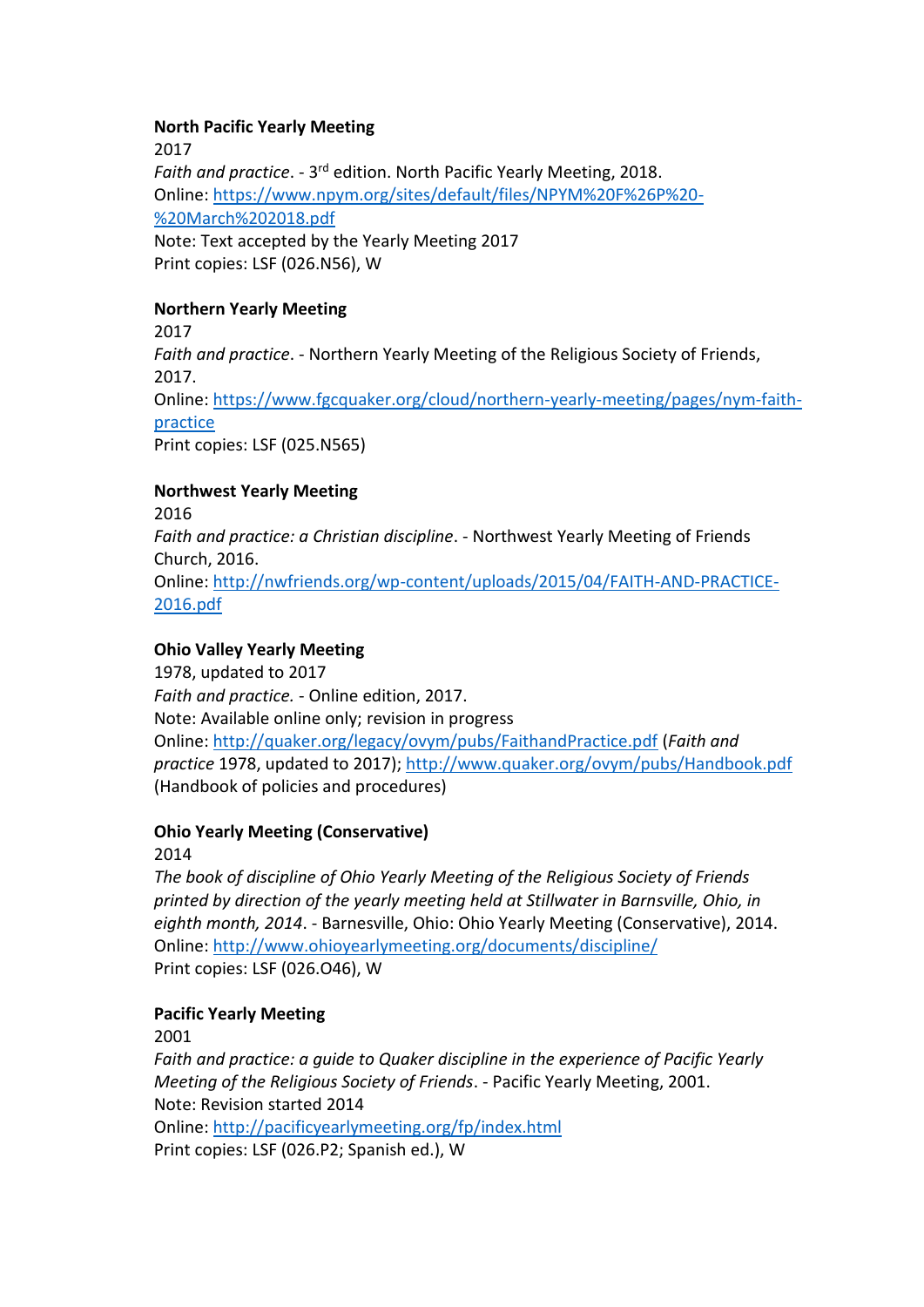#### **Philadelphia Yearly Meeting**

2017 *Faith and practice*. - Philadelphia, Pa.: Philadelphia Yearly Meeting, 2018. Online:<http://www.pym.org/faith-and-practice/> Print copies: LSF (026.P46), W (expected)

#### **Piedmont Yearly Meeting**

2017 *Handbook.* Online: [https://piedmontfriendsfellowship.org/pfym-foundational-organization-and](https://piedmontfriendsfellowship.org/pfym-foundational-organization-and-procedural-documents/)[procedural-documents/](https://piedmontfriendsfellowship.org/pfym-foundational-organization-and-procedural-documents/) *(Handbook*, 2017; *Vision and core elements*, 2015; *Organizational relationships structure*, 2015)

#### **Rocky Mountain Yearly Meeting**

1998, revised 2000 *The Faith and practice [of] Rocky Mountain Yearly Meeting of the Friends Church*. - Denver, Col.: Rocky Mountain Yearly Meeting, [2000]. Online:<https://rmym.org/about-rmym/faith-practice/> Print copies: LSF (026.R6)

#### **South Central Yearly Meeting**

2017 (draft) *Procedures manual.* Online:<http://www.scym.org/procedures-manual/working-draft> (draft procedures manual)

#### **Southeastern Yearly Meeting**

2013

*Faith and practice*. 4th ed. - Southeastern Yearly Meeting Publications, 2013. Print copies: LSF (026.S6), W

#### **Southern Appalachian Yearly Meeting Association** 2011

*A guide to our faith and our practice*. 3rd edition, approved 2011. - [Savannah, Ga.]: Southern Appalachian Yearly Meeting, 2012. *Handbook.* 2013 Note: Faith and practice in revision. Handbook online only Online: [http://www.sayma.org/online\\_documents.htm#F&P](http://www.sayma.org/online_documents.htm#F&P) Print copies: LSF (026.S63; *Faith and practice*)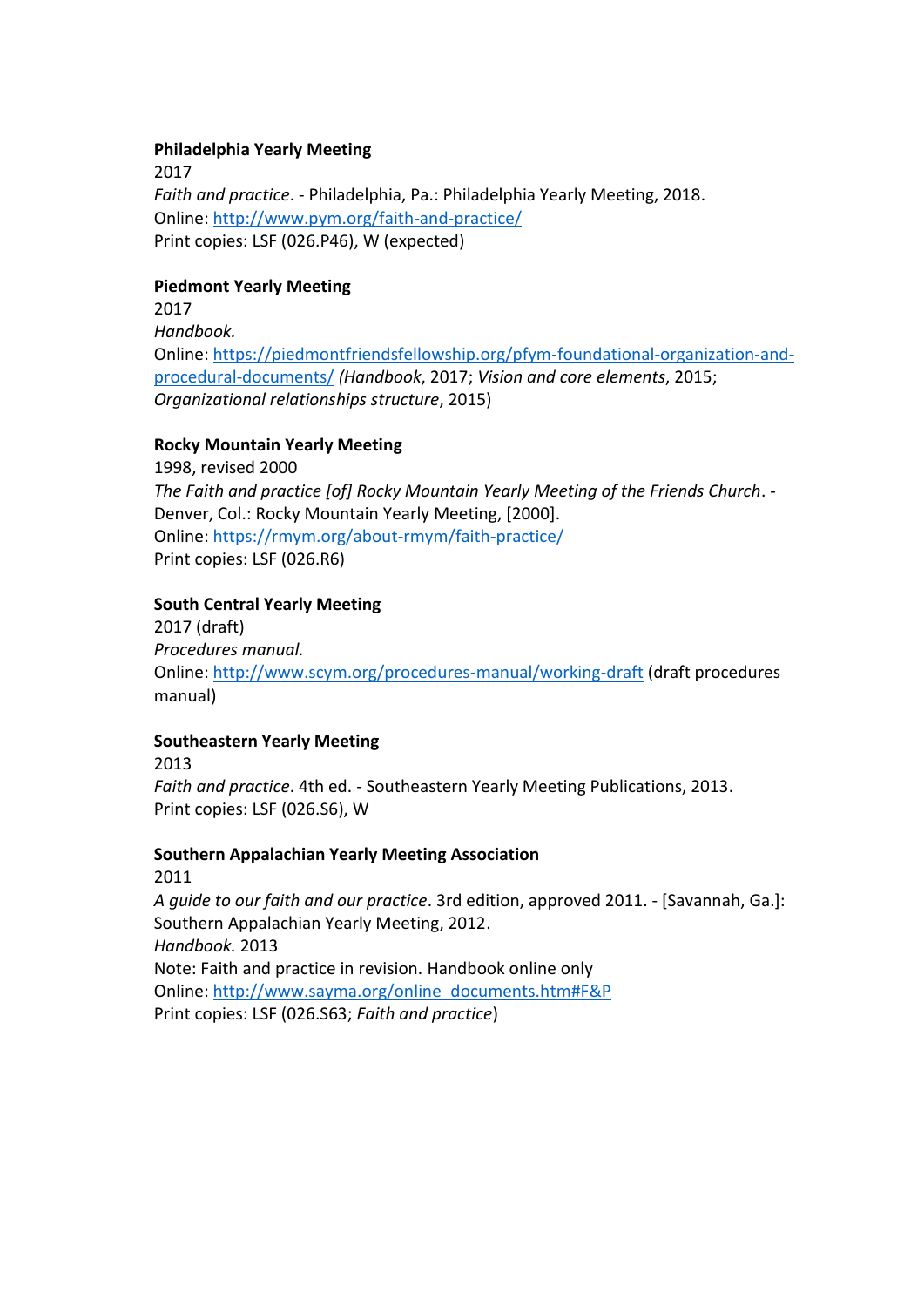#### **Western Yearly Meeting**

2005

*Faith and practice of Western Yearly Meeting of Friends Church*. - 2005 edition. - Plainfield, Ind.: Western Yearly Meeting, 2005. Online: [https://static1.squarespace.com/static/56411155e4b027fb791d7472/t/56a7a87ac21](https://static1.squarespace.com/static/56411155e4b027fb791d7472/t/56a7a87ac21b869ca688596d/1453828226192/F%26P.pdf) [b869ca688596d/1453828226192/F%26P.pdf](https://static1.squarespace.com/static/56411155e4b027fb791d7472/t/56a7a87ac21b869ca688596d/1453828226192/F%26P.pdf)

Print copies: LSF (026.W32), W

### **Wilmington Yearly Meeting**

1977, updated 2000

*Faith and practice of Wilmington Yearly Meeting of the Religious Society of Friends (Book of discipline). Part I, Faith and life; Part II, Organization and business procedure; Part III, Authorized declaration of faith*. - Updated to 2000.

Note: Available online only, with revisions to Part II Chapters 2-4 approved 2000 Online: <https://wilmingtonyearlymeeting.org/index.php/faith-and-practice>

## **Australasia**

#### **Australia Yearly Meeting**

2003, 2011, with updates to 2018 *This we can say: Australian Quaker life, faith and thought.* Armadale North, Vic.: Australia Yearly Meeting, 2003. *Handbook of practice and procedure of Quakers in Australia*. - 6th edition. - The Religious Society of Friends (Quakers) in Australia, 2011 Note: Supplements to handbook available online only

Online:

[https://books.google.com.au/books?id=r8FEmTkgl\\_gC&lpg=PP1&dq=this%20we%20c](https://books.google.com.au/books?id=r8FEmTkgl_gC&lpg=PP1&dq=this%20we%20can%20say&pg=PP4#v=onepage&q&f=false) [an%20say&pg=PP4#v=onepage&q&f=false](https://books.google.com.au/books?id=r8FEmTkgl_gC&lpg=PP1&dq=this%20we%20can%20say&pg=PP4#v=onepage&q&f=false) (*This we can say*);

<http://www.quakersaustralia.info/?page=40>(*Handbook of practice and procedure,*  6th ed., 2011, and supplements to 2018)

Print copies: LSF (025.6; *This we can say*), W (*This we can say*)

### **Aotearoa/New Zealand Yearly Meeting (Te Hāhi Tūhauwiri)**

2003

*Quaker faith and practice in Aotearoa New Zealand*. - Auckland: Aotearoa/New Zealand Yearly Meeting, 2003.

*Handbook.* - 2000

Online:<http://quaker.org.nz/quaker-faith-and-practice-in-aotearoanew-zealand> (*Quaker faith and practice*)

Print copies: LSF (025.7; *Quaker faith and practice*), W (*Quaker faith and practice*)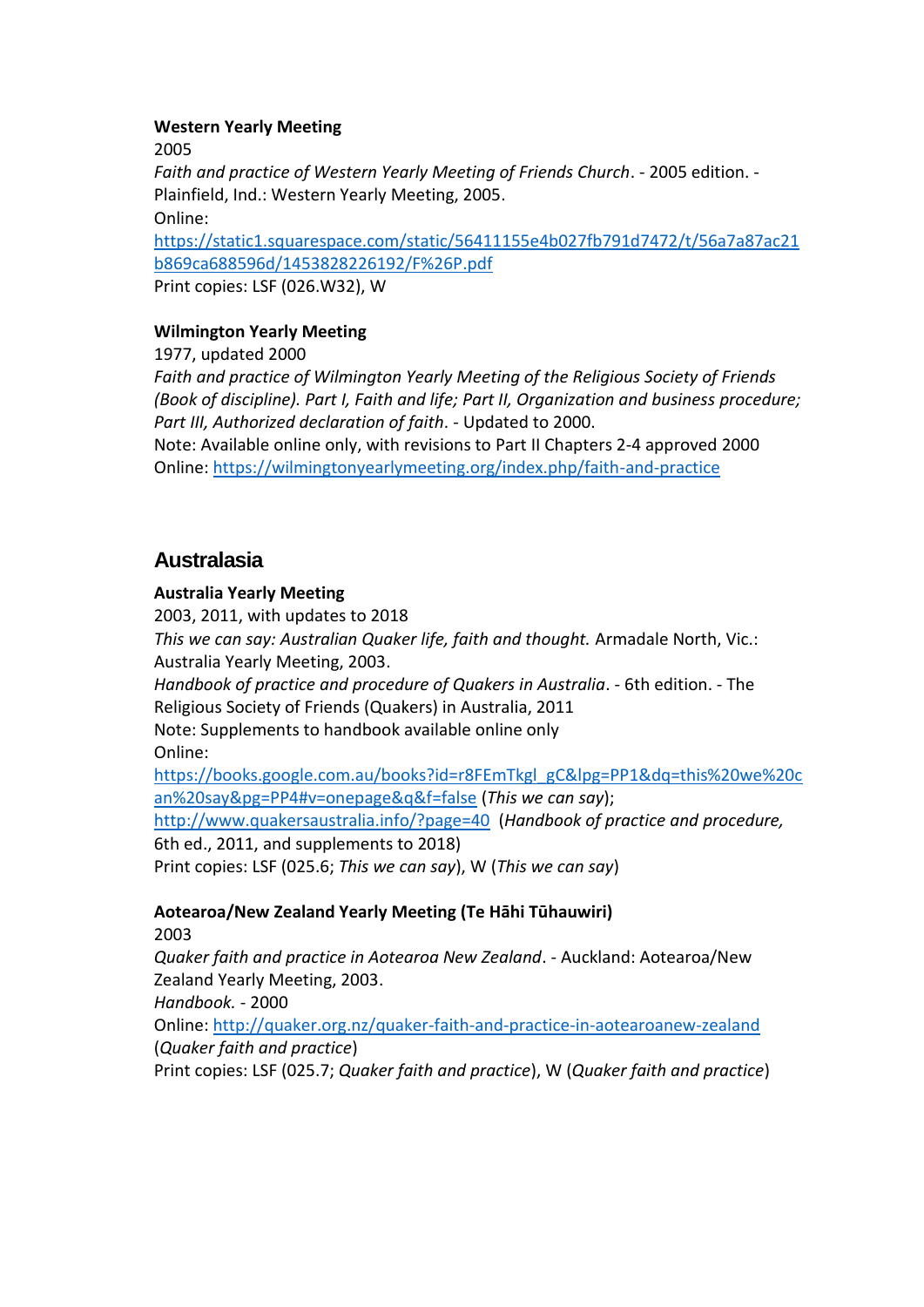## **Africa**

**Central and Southern Africa Yearly Meeting** 2009 *Living adventurously: Quaker faith and practice*. - Johannesburg: Central and Southern Africa Yearly Meeting, 2009. Print copies: LSF (025.94)

### **Friends United Meeting in East Africa**

2012 *Christian faith and practice in the Friends Church*. - Kisumu, Kenya: Friends United Meeting in East Africa, c2012. Note: Bilingual English Swahili edition Print copies: LSF (Box 656/26), W

## **Organisations other than yearly meetings**

### **Freedom Friends Church**

2009 *Faith and practice*. - Salem, Or.: Freedom Friends Church, 2009. Online:<http://www.freedomfriends.org/FF-What.htm> Print copies: LSF (Box 682/5), W

### **Young people (BYM)**

2016

*Living our beliefs: an exploration of the faith and practice of Quakers*, compiled and edited by Graham Ralph with young Quakers. - London: Quaker Books, 2016. Print copies: LSF (039 RAL), W

### **Czech Friends Group**

2017 *Setkani s Vnitrnim svetlem: uvedeni do Kvakerske viry a praxe*. - 2. Dopinene vydani. - 2017. Note: Translation of Britain Yearly Meeting, *Advices and queries* Print copies: LSF (018 [Foreign lang. 5/9]), W (expected)

### **Bialystok Quaker Group, Poland**

2018 *Rady i zaptania.* – (c. 2018). Note: Translation of Britain Yearly Meeting, *Advices and queries* Print copies: LSF (018 [Foreign lang. 5/13]), W (expected)

#### **Tallinn Friends Group, Estonia**

2017 *[Advices and queries. Estonian*]. – (c. 2017). Note: Translation of Britain Yearly Meeting, *Advices and queries* Print copies: LSF (expected), W (expected)